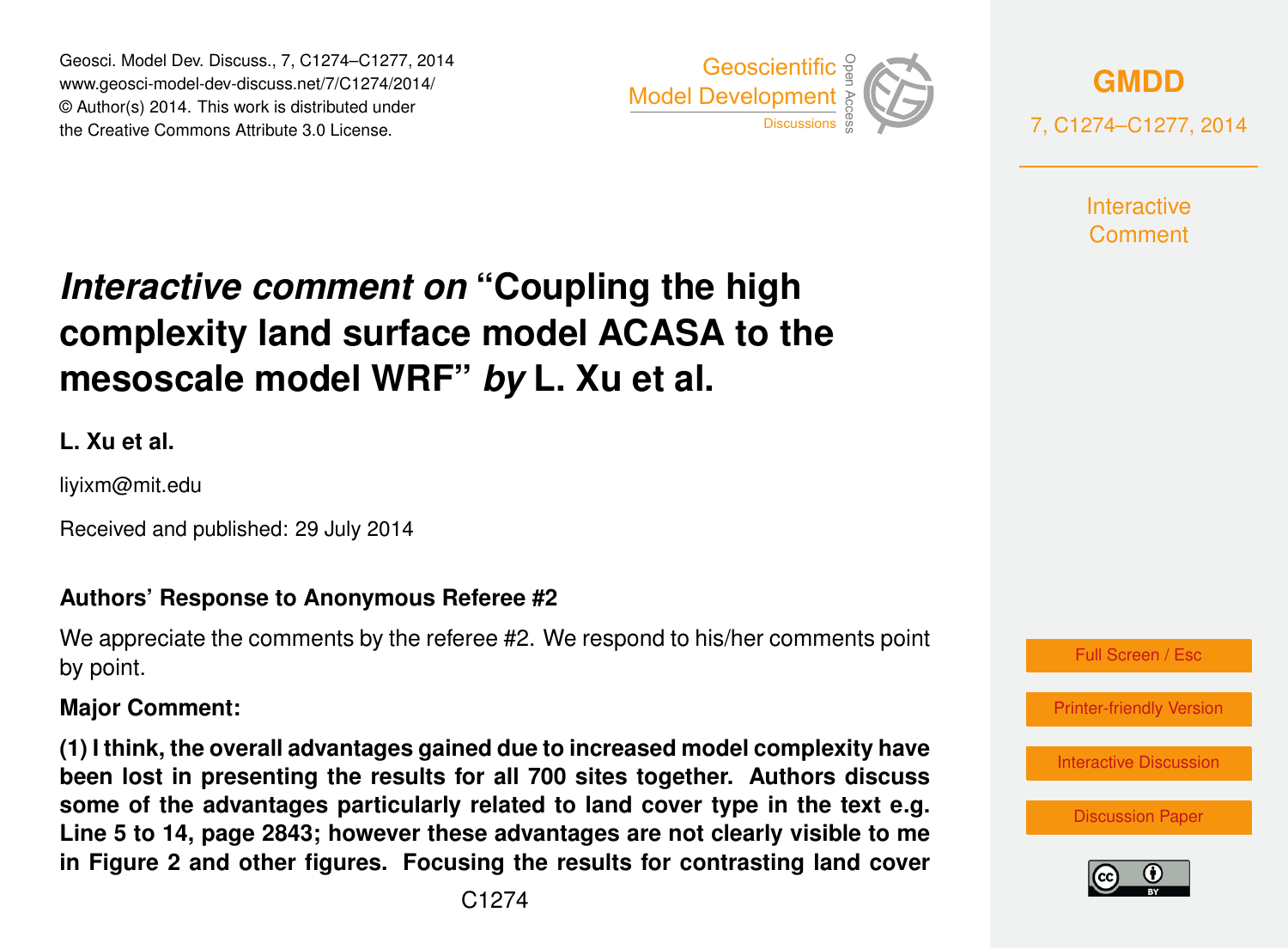#### **regions, e.g. central valley regions would be helpful.**

We realize that we have to improve the discussion on why WRF-ACASA is a novel and useful model in comparison to WRF-NOAH. The revised manuscript will include the following point: Beyond the complexity of the land surface scheme used in ACASA, ACASA can simulate carbon dioxide fluxes and water fluxes using high complexity turbulent scheme. While this is not presented in this particular paper, which focuses on the more fundamental meteorological aspect of the land surface model, we are currently preparing new manuscripts on the evaluation of carbon dioxide and water fluxes in WRF-ACASA. However, we feel that an evaluation of surface meteorological variables (such as temperature, dew point temperature and relative humidity) is first necessary step.

In addition, we will try to better highlight the advantages of using WRF-ACASA compared to WRF-NOAH and we will focus the results for the contrasting land cover regions in the Central Valley of California.

We will also add a discussion in the conclusion section on the comparison between lower and higher complexity model. The high complexity ACASA model properly accounts for important biological and physical processes between the ecosystem and the atmosphere, and the model performs well when compare to an extensive set of observation. It is true that ACASA did not outperform the NOAH scheme at this point. However, without tuning the ACASA model to any region, the model performs well and quantitatively similar to that highly tuned and lower complexity NOAH model. This should be considered as a good sign of the ACASA scheme.

**(2) Several figures e.g. Figures 6 and 7 are not legible, i.e. figure legends, x and y axis titles are not readable, mostly because authors present 16 plots in a single figure. Also, hourly data has been plotted (I think) in Figure 6, and 10 which may not be required because hourly composite (diurnal cycle) have been presented in the subsequent figures. Authors may want to synthesize the data** 7, C1274–C1277, 2014

**Interactive Comment** 

Full Screen / Esc

[Printer-friendly Version](http://www.geosci-model-dev-discuss.net/7/C1274/2014/gmdd-7-C1274-2014-print.pdf)

[Interactive Discussion](http://www.geosci-model-dev-discuss.net/7/2829/2014/gmdd-7-2829-2014-discussion.html)

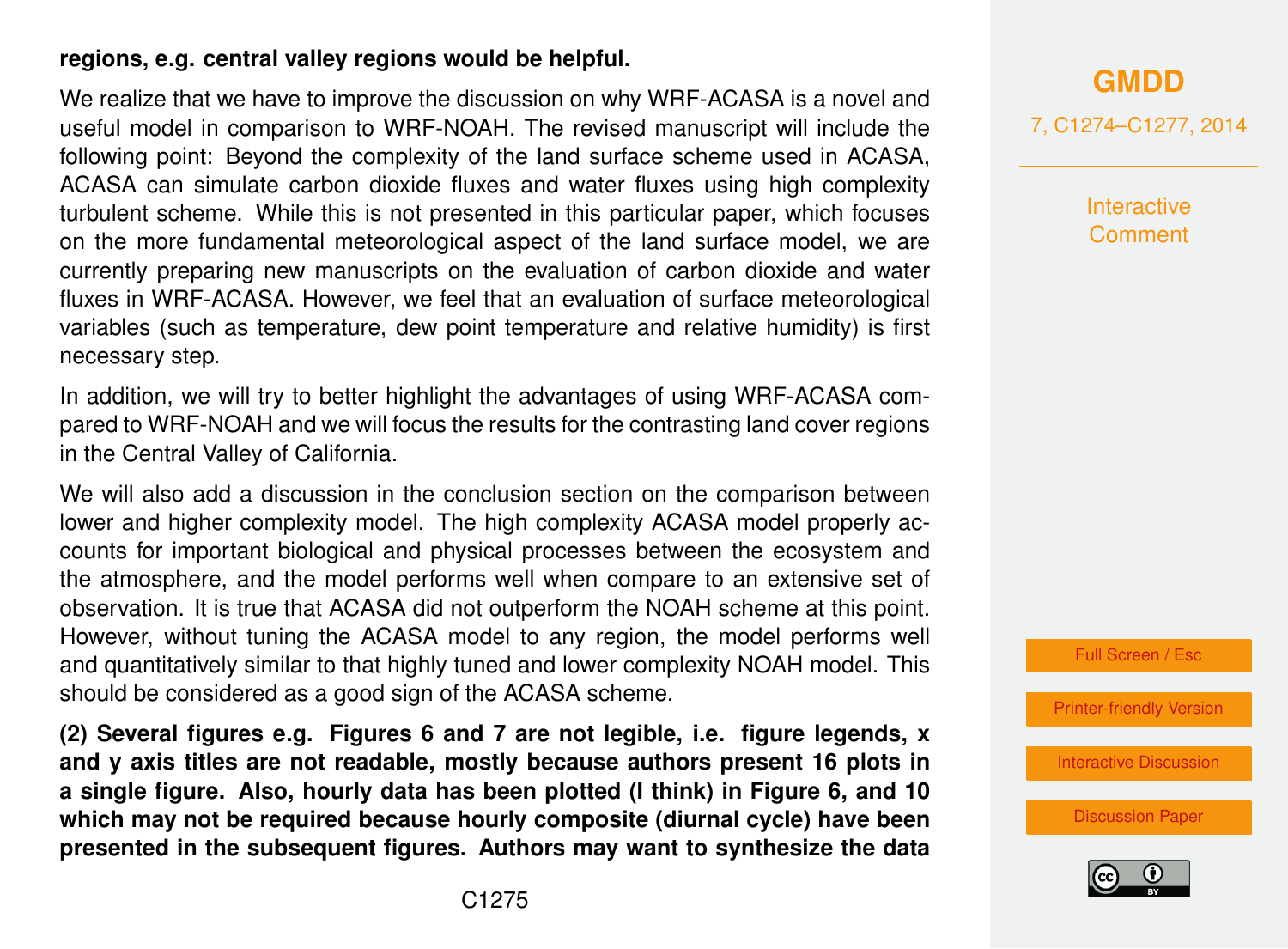**and present in the figure only when it is necessary. For example, authors may want to present the figure only for JJA because land-atmosphere interaction is strong during JJA. Also, plotting the difference plot from observation in Figures 6, and 10 may be helpful.**

We realize that we need to improve the quality of the figures. The revised manuscript will include figures with better visibility and organization. We will follow the advice of the reviewer regarding figures 6 and 10 in the revision.

## **Minor Comments**

**(1) Page 2834, Line 5: 2.5 degree (equivalent to 250 km2) -> 2.5 degree (equivalent to 250 km at the equator)**

This will be corrected in the revised manuscript.

**(2) Page 2845, Line 10 to 19: This description seems to be based on Figure 7, MD JJA. Please check why there is sharp drop at the beginning of the diurnal pattern. Does this affect the simulation?**

The sharp drop at the beginning of the diurnal pattern originates from the observational data and probably caused by instrumental error. This will be made clear in the revised manuscript.

**(3) Basins and stations are confused some times. For example, page 2848 Line 28-29, says Figure 10 show results for four stations; whereas Figure 10 caption says results are for four basins. Since, a basin has several stations (Table 2), please check carefully.**

This will be corrected in the revised manuscript.

**(4) First paragraph in section 4 describes differences between ACASA and NOAH LSM, which is rather long and may not be needed here. Such description can be a part of model description (Section 2.2)**

7, C1274–C1277, 2014

**Interactive Comment** 



[Printer-friendly Version](http://www.geosci-model-dev-discuss.net/7/C1274/2014/gmdd-7-C1274-2014-print.pdf)

[Interactive Discussion](http://www.geosci-model-dev-discuss.net/7/2829/2014/gmdd-7-2829-2014-discussion.html)